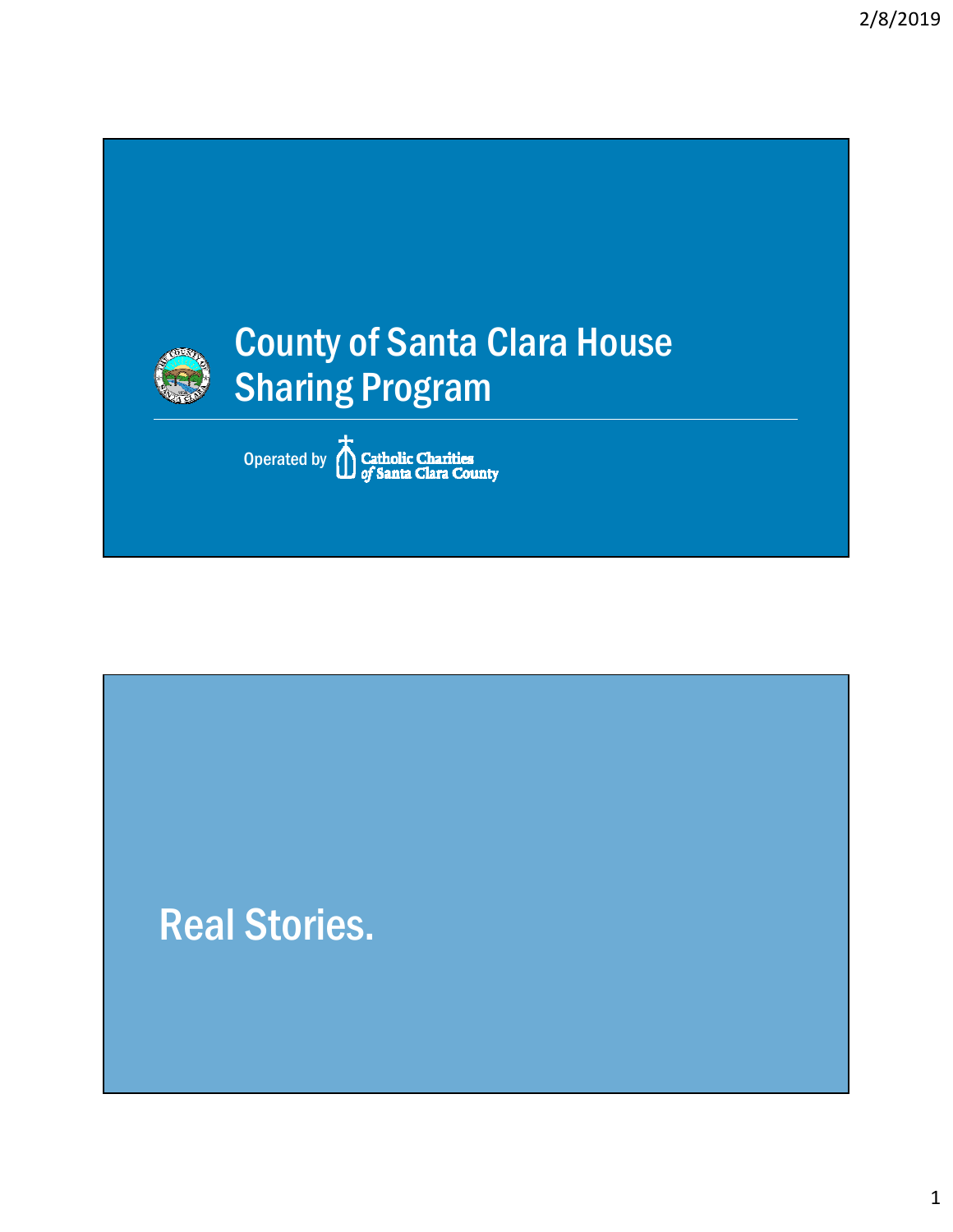

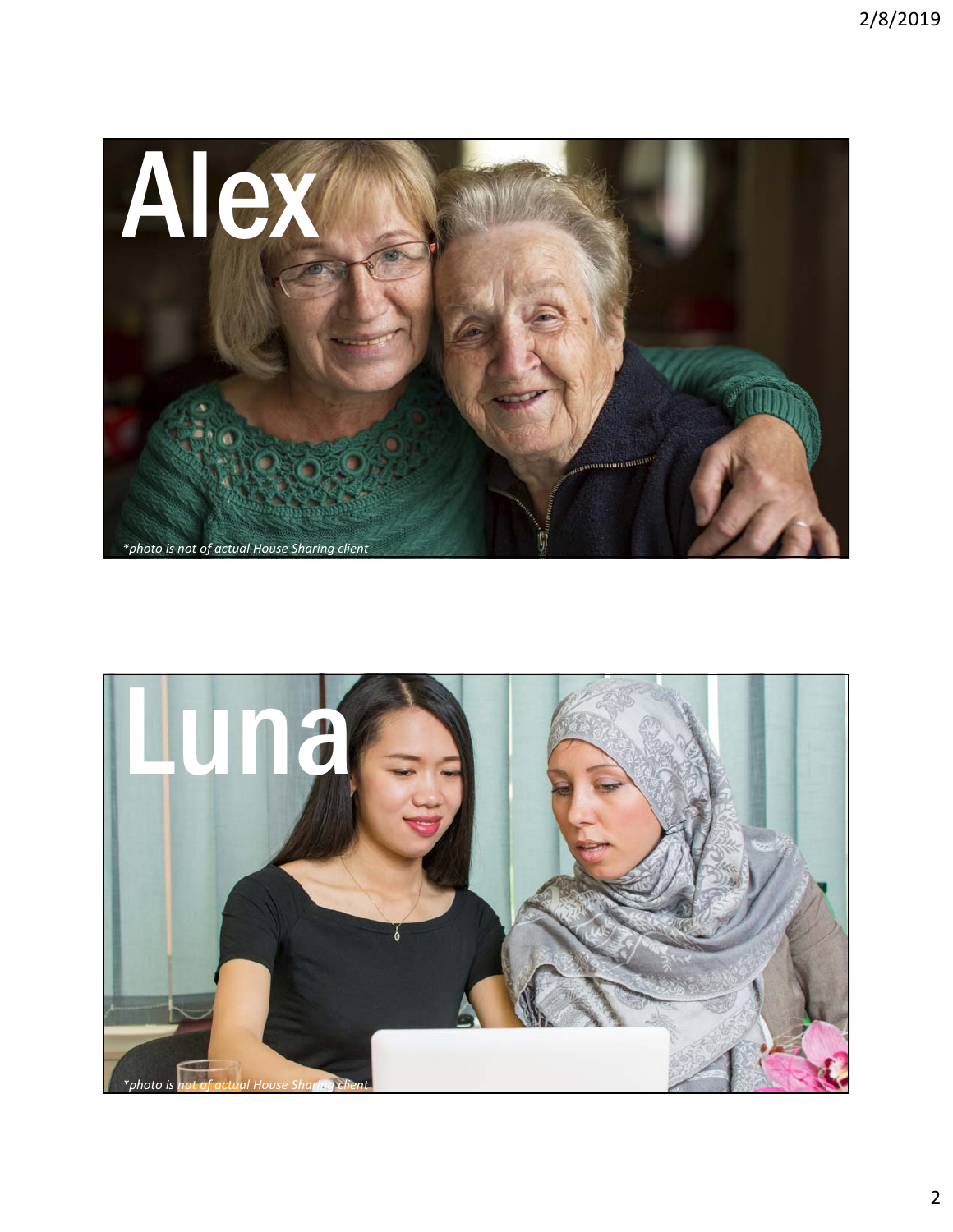"She is the best home sharer. She's respectful and clean. She is an ideal home sharer." - Mary

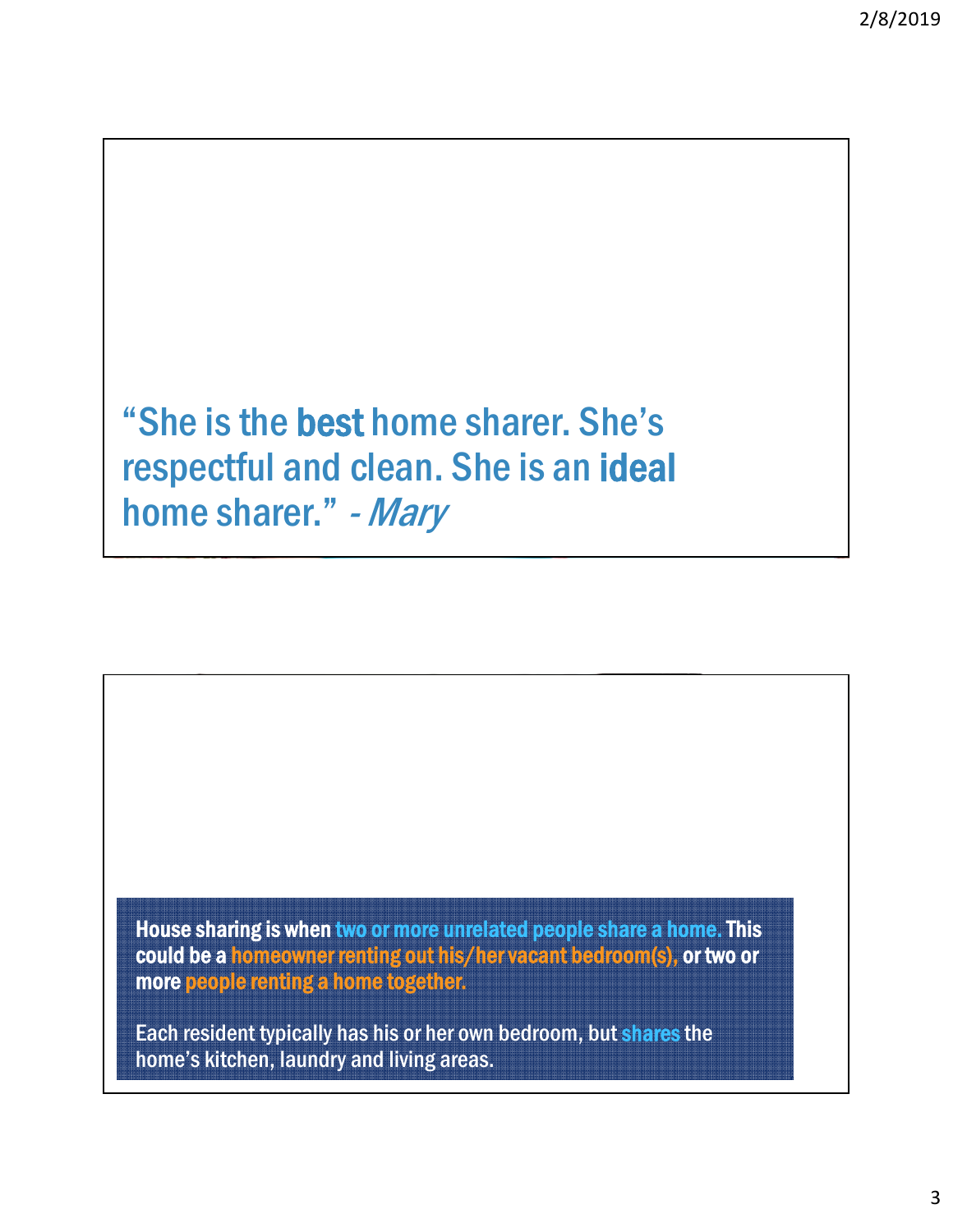A housing provider is a person who wants to share the home he/she owns or rents.

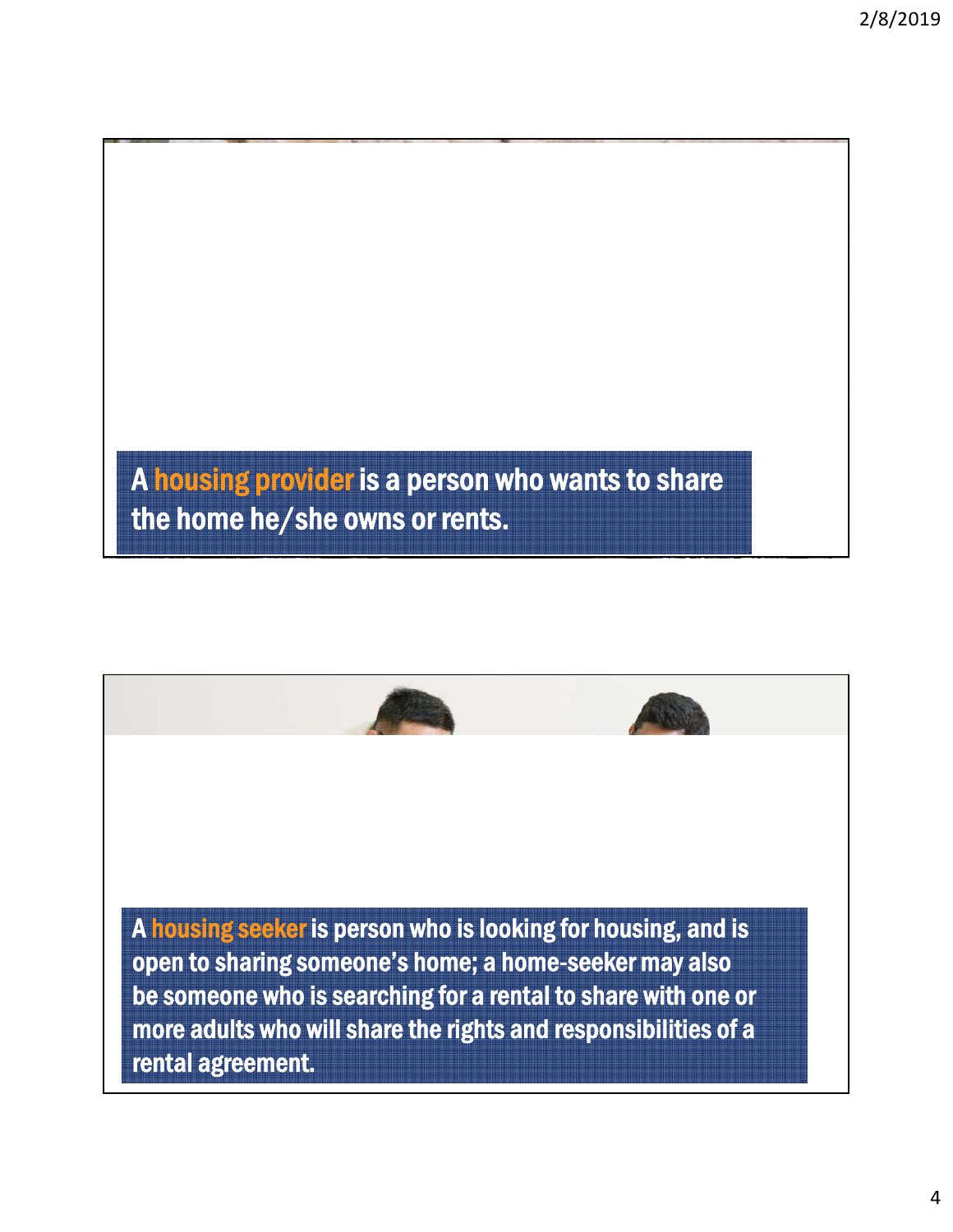## **Qualifications & Process**

#### Home Seeker

- Earn less than 80% of average median income for Santa Clara County (\$66,150)
- Ability to pay estimated \$750- \$1750
- Ability to provide required documents & references
- Pass a background check

Santa Clara County House Sharing Program Operation County of the County of the County of the County House Sharing Program Operation County of the County of the County of the County of the County of the County of the County

#### Home Provider

- Home located in Santa Clara County
- 1 private bedroom available
- Proof of home ownership or approval to sublease
- Home assessment
- Pass background check

## What are the Benefits?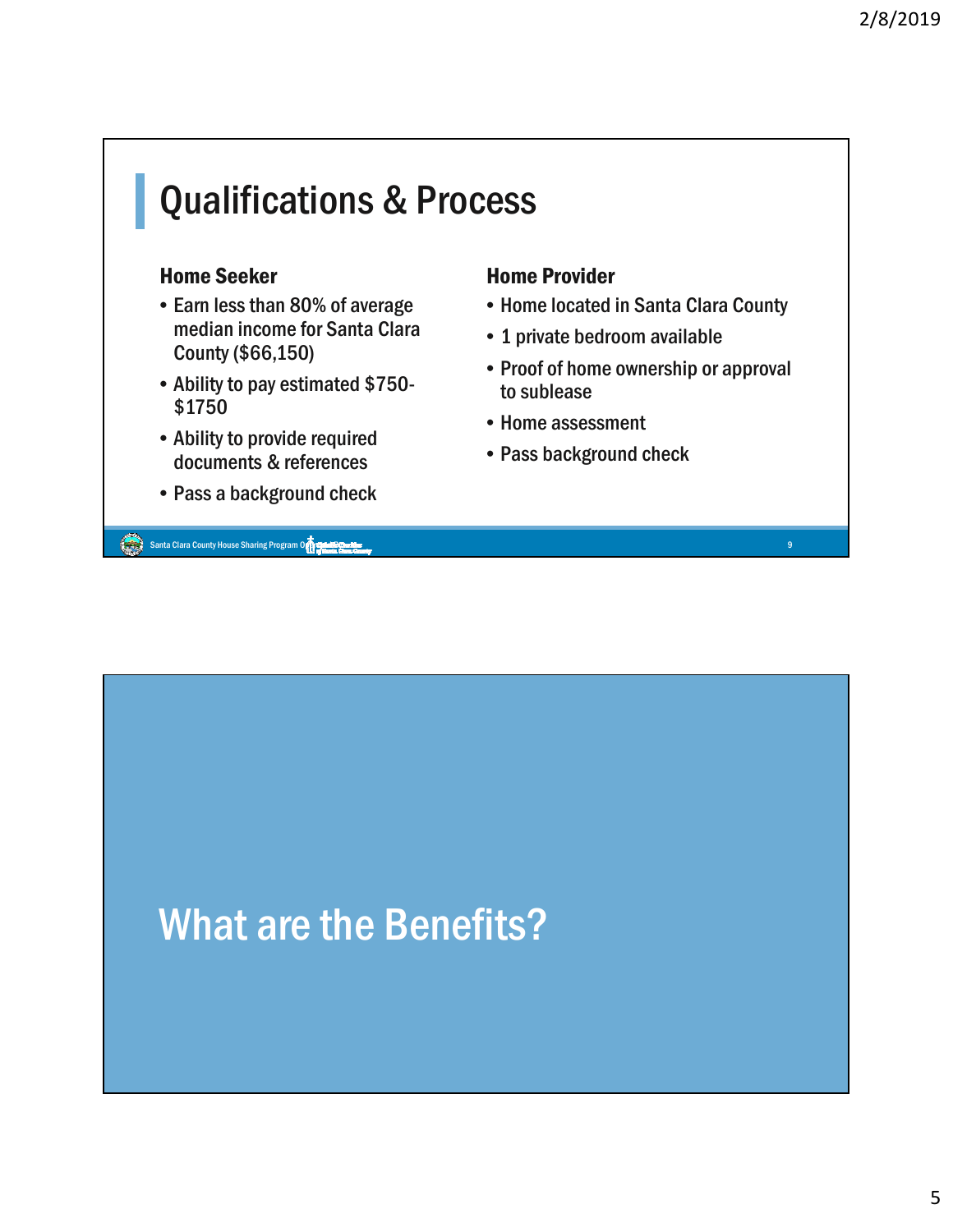| <b>Benefits</b>                                                                                                                               |                                                                                      | Blue text = provider<br>specific                                                                       |
|-----------------------------------------------------------------------------------------------------------------------------------------------|--------------------------------------------------------------------------------------|--------------------------------------------------------------------------------------------------------|
| <b>Financial</b>                                                                                                                              | <b>Companionship</b>                                                                 | <b>Household</b>                                                                                       |
| <b>Monthly income</b><br><b>Shared expenses</b><br>One-time \$200 incentive to<br>the home owner<br><b>Affordable housing</b><br>Free program | <b>Continued</b><br>independence<br><b>New friendships</b><br><b>Support systems</b> | Added help around the<br>home<br><b>Increased security</b><br><b>Assistance with</b><br>transportation |

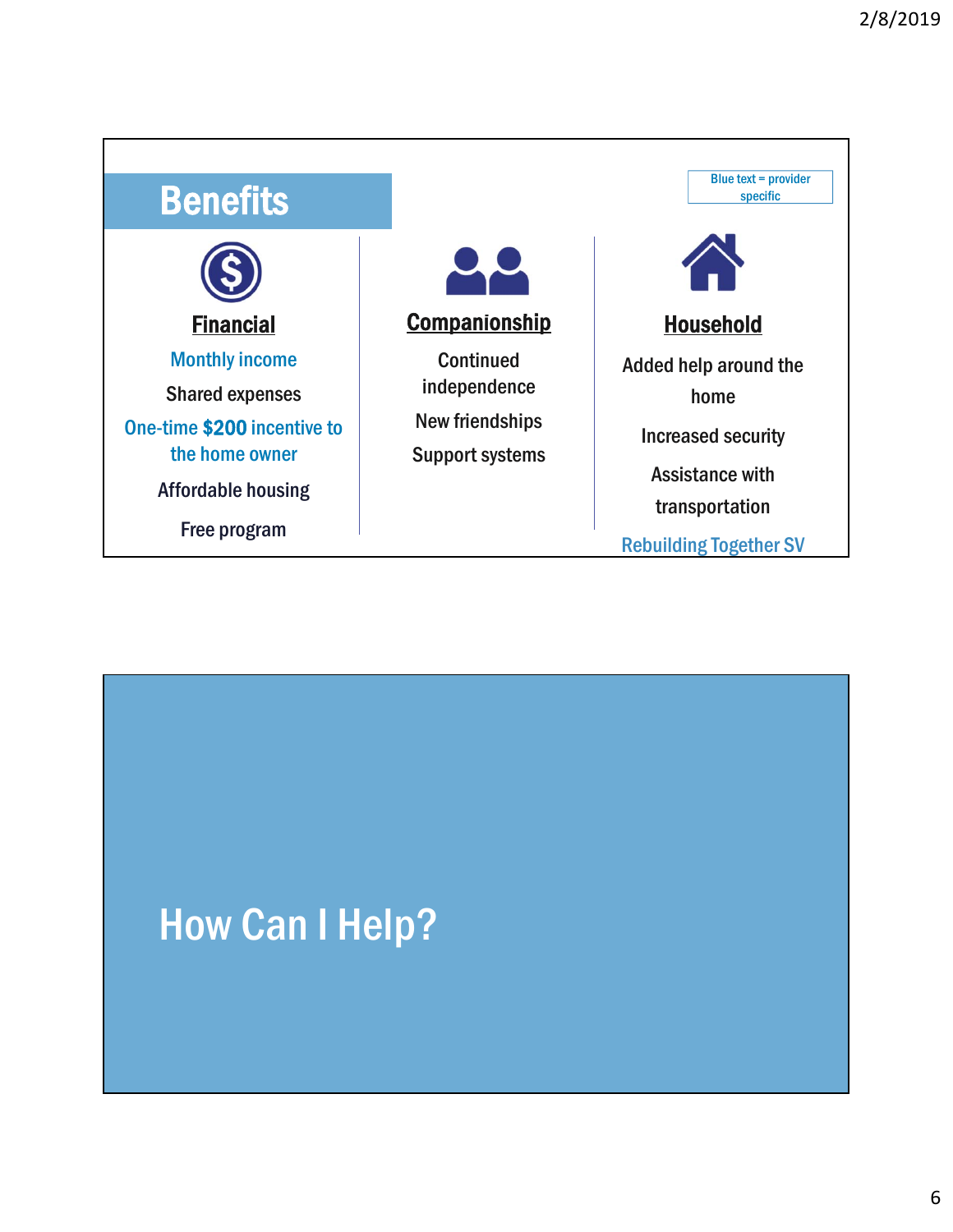

| <b>Catholic Charities</b><br>of Santa Clara County           | SERVICES GET INVOLVED CAREERS<br>ADVOCACY & COMMUNITY ENGAGEMENT ABOUT |
|--------------------------------------------------------------|------------------------------------------------------------------------|
|                                                              | $\Omega$<br><b>y o o</b> in f <b>SEARCH</b>                            |
| Name *                                                       | HOUSE SHARING INQUIRY REQUEST                                          |
|                                                              |                                                                        |
| First Name<br>Email Address *                                | Lost Name                                                              |
| Phone *<br>(111)<br>###<br>####<br>What do you want to do? * |                                                                        |
| O Offer a room to rent                                       |                                                                        |
| Find a room to rent<br>Request additional information        |                                                                        |
| Best times to call?                                          |                                                                        |